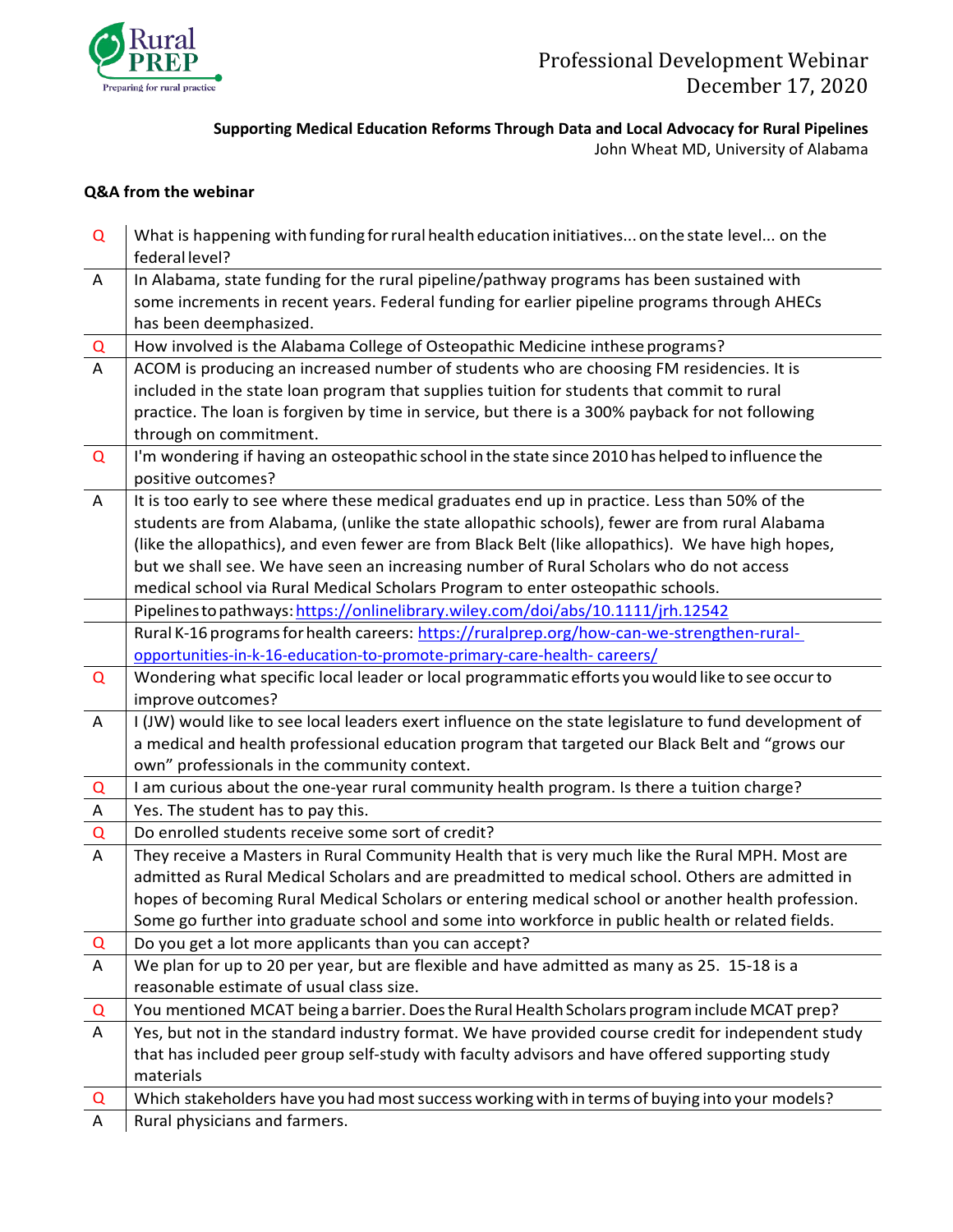| Q | Counties?                                                                                                                                                                                          |
|---|----------------------------------------------------------------------------------------------------------------------------------------------------------------------------------------------------|
| A | Rural counties that have alumni of our residency in them, others that have no educational                                                                                                          |
|   | institutions higher than 12 <sup>th</sup> grade in them.                                                                                                                                           |
| Q | State level?                                                                                                                                                                                       |
| A | AAFP, Medical Association of State of Alabama, Alabama Farmers Federation, Alabama Education                                                                                                       |
|   | Association.                                                                                                                                                                                       |
| Q | Health professional school deans?                                                                                                                                                                  |
| A | The medical school deans when they have felt the warmth of legislative interest in the programs;                                                                                                   |
|   | otherwise, not so much, etc. Higher university administration when legislative interest was felt.                                                                                                  |
|   | Appalachian Regional Commission.                                                                                                                                                                   |
| Q | Why do you think that rural students don't think they can go to medical school? It's disheartening                                                                                                 |
|   | to see but very pervasive.                                                                                                                                                                         |
| A | Buy-in to the metrocentric perception of inadequacy; lack of role models that look and think like                                                                                                  |
|   | them; inadequate social responsiveness to rural community culture and needs; institutional<br>figures who do not inspire their confidence. (Nice question for 3-5 focus groups in a rural          |
|   | community of interest: students, parents, teachers, other local interest groups.)                                                                                                                  |
| Q | What strategies would you recommend for building up rural/minority pipeline programming with                                                                                                       |
|   | limited existing infrastructure?                                                                                                                                                                   |
| A | Target a population where these kids concentrate. Find several teachers in the local schools whose                                                                                                 |
|   | culture and/or heart is in the underserved population and engage them in discussions of identifying                                                                                                |
|   | and nurturing promising students. Identify advocacy groups whose priorities include building up                                                                                                    |
|   | this underserved community. Expand the discussion to include them. If not already involved,                                                                                                        |
|   | expand to include local health professionals and administrators. Determine who will be responsible                                                                                                 |
|   | for the program and who will be the continuing advisors. Determine what educational and                                                                                                            |
|   | shadowing experiences can be programmed within the existing programs and facilities of the                                                                                                         |
|   | community and how many students it can accommodate and still maintain a high-quality personal                                                                                                      |
|   | experience for each student. Set up a selection committee, including someone from each group                                                                                                       |
|   | involved in the discussion, especially with people from the target population and some parents.                                                                                                    |
|   | Select the number of students that you can accommodate well. Activate the educational and                                                                                                          |
|   | shadowing program, retaining a close program director-student-parent interaction throughout to                                                                                                     |
|   | monitor and reflect on progress and any issues. Record diaries or periodic interviews with students,                                                                                               |
|   | families and participating community members. At the end of the first year, review the experience                                                                                                  |
|   | with the advisory group, students, and parents, asking what could be improved and consider what                                                                                                    |
|   | is needed to make the improvements. Engage the community advocacy groups in this discussion                                                                                                        |
|   | and ask where are the resources to make this improvement, e.g., staff, materials, field trips? Form                                                                                                |
|   | a delegation from the group to develop a script and share it with local sources of the needed                                                                                                      |
|   | resources. Act according to the support you gain. If at this stage the delegation has not been                                                                                                     |
|   | directed already to public officials who influence local governmental purse strings, expand the                                                                                                    |
|   | delegation with local advocates who are positioned to carry the script to city and county officials                                                                                                |
|   | and to the local state representatives. Seek their attention to the developments and ask them to                                                                                                   |
|   | visit with some meetings with the students to see what is happening. Then ask their support to                                                                                                     |
|   | make the program grow.                                                                                                                                                                             |
| Q | What steps should be prioritized?                                                                                                                                                                  |
| A | First priority is engaging with local community members and learning from them, then facilitating<br>their initiative in these developments. Priorities follow roughly as outlined above, but each |
|   | community will have its own ways of getting things done. Facilitate, do not direct, as these ways                                                                                                  |
|   | unfold.                                                                                                                                                                                            |
| Q | You may have mentioned it, but can you speak to the funding channels used for the high school                                                                                                      |
|   |                                                                                                                                                                                                    |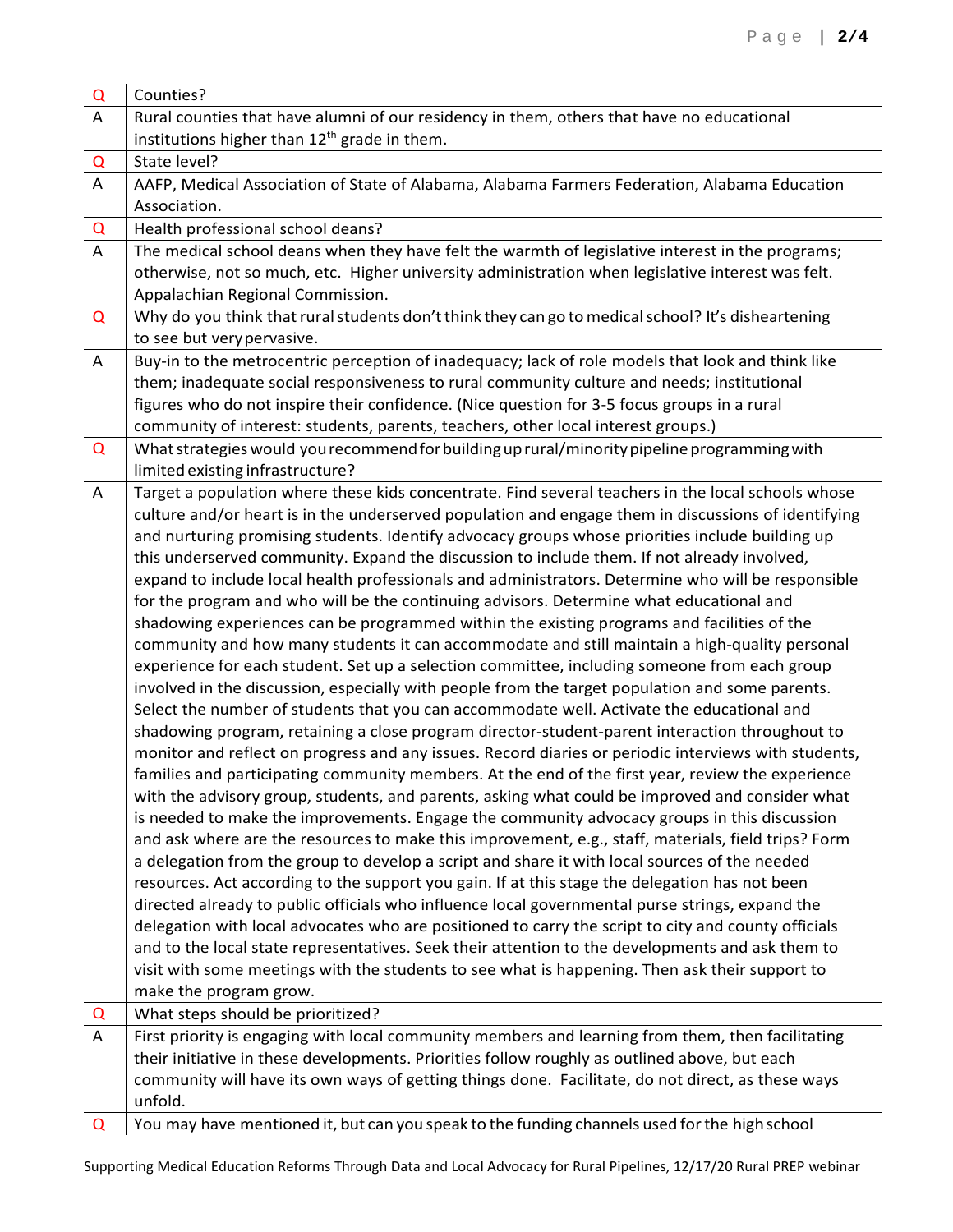|                | programs (minority rural health scholars and rural health scholars)?                                                                                                                          |
|----------------|-----------------------------------------------------------------------------------------------------------------------------------------------------------------------------------------------|
| $\mathsf{A}$   | We started with local small grants (from AAFP-AL Chapter, Medical Association of State of                                                                                                     |
|                | Alabama, Alabama Family Practice Rural Health Board, for example) to pilot the program and                                                                                                    |
|                | build enthusiasm. The next step was to get advocates to the state legislature to invest in the                                                                                                |
|                | program, which resulted in yearly special appropriations for these programs for about three                                                                                                   |
|                | years. Then, with further demonstration of success, the legislature decided to make funding a                                                                                                 |
|                | regular part of the state's education budget, where it remains now after 2 decades. There have                                                                                                |
|                | been supplemental grants from federal agencies and foundations, but these have been secondary                                                                                                 |
|                | to the basic support from the state and of limited utility for growing the programs.                                                                                                          |
| Q              | Do students who participate in the rural health scholars programs get special consideration                                                                                                   |
|                | when they later go to apply for medical school?                                                                                                                                               |
| $\mathsf{A}$   | Yes. In the early years, the admissions committee had a point system that added a point for                                                                                                   |
|                | being a rural health scholar. As the admission processes have changed, knowing that one was a                                                                                                 |
|                | Rural Health Scholar lends credibility to the statement that "I always wanted to be a doctor" or                                                                                              |
|                | "I really became motivated  as a RHS." Of course, the Rural Medical Scholars Program brings                                                                                                   |
|                | with it early acceptance to medical school after completing the Masters of Rural Community                                                                                                    |
|                | Health.                                                                                                                                                                                       |
| Q              | Have you thought about a legacy mentor program that could teach health classes in the rural                                                                                                   |
| $\overline{A}$ | public schools, attend 'career days, etc.<br>We have modeled this type of interaction in local schools for the scholars, especially during the                                                |
|                | Rural Medical Scholars' Masters of Rural Community Health. Some of our alumni are conducting                                                                                                  |
|                | such activities in their home communities-- some in schools, some in churches. A natural step,                                                                                                |
|                | that you suggest and we have discussed, is to encourage local communities where alumni reside                                                                                                 |
|                | and practice to organize with the alumni the opportunity to meet with students in settings that                                                                                               |
|                | promote student-alumnus interactions. This has not been activated programmatically, only by                                                                                                   |
|                | word of mouth.                                                                                                                                                                                |
| Q              | What do the students actually do during these summer programs?                                                                                                                                |
| A              | Reside for a summer term and 7 hours of college credits (4 Chem, 3 English) on university campus                                                                                              |
|                | with courses designed for and limited to them (25 per year). Take field trips to various sites where                                                                                          |
|                | local health care needs and responses are demonstrated. Engage in seminars with various rural                                                                                                 |
|                | health advocates to hear the needs and the praise they get for working in response to them. Pizza                                                                                             |
|                | parties.                                                                                                                                                                                      |
| Q              | that could engage retired FPs to teach                                                                                                                                                        |
| $\mathsf{A}$   | And some do. But we get more traction with the students' interest by hearing from peers who are                                                                                               |
|                | only 1 to 5 years ahead of them.                                                                                                                                                              |
| Q              | To what extent do the high schools in your target areas offer AP and Honors courses?                                                                                                          |
| A              | The larger schools in more privileged areas can make these available. The Black Belt schools only                                                                                             |
|                | rarely provide these-it is a matter of economics at family and community levels.                                                                                                              |
| Q              | College performance is often impacted by what is available to the student as a high school student.                                                                                           |
| $\overline{A}$ | Yes. As well as by the attention that they often must give to "paying their own way." They are bright                                                                                         |
|                | and can compete by working harder, if they can find the time to do so. This shows up in GPA.<br>However, the MCAT is very much impacted by very early and continuing exposures. And once they |
|                | get to college it is rarely possible to catch up with age-group urban peers, because the competition                                                                                          |
|                | propels those peers to also keep raising their scores, driving up the minimal levels that excite                                                                                              |
|                | admission committees.                                                                                                                                                                         |
| Q              | Curious, what is the total expense from the first intervention model, through medical school and                                                                                              |
|                | through residency for one physician?                                                                                                                                                          |

Supporting Medical Education Reforms Through Data and Local Advocacy for Rural Pipelines, 12/17/20 Rural PREP webinar